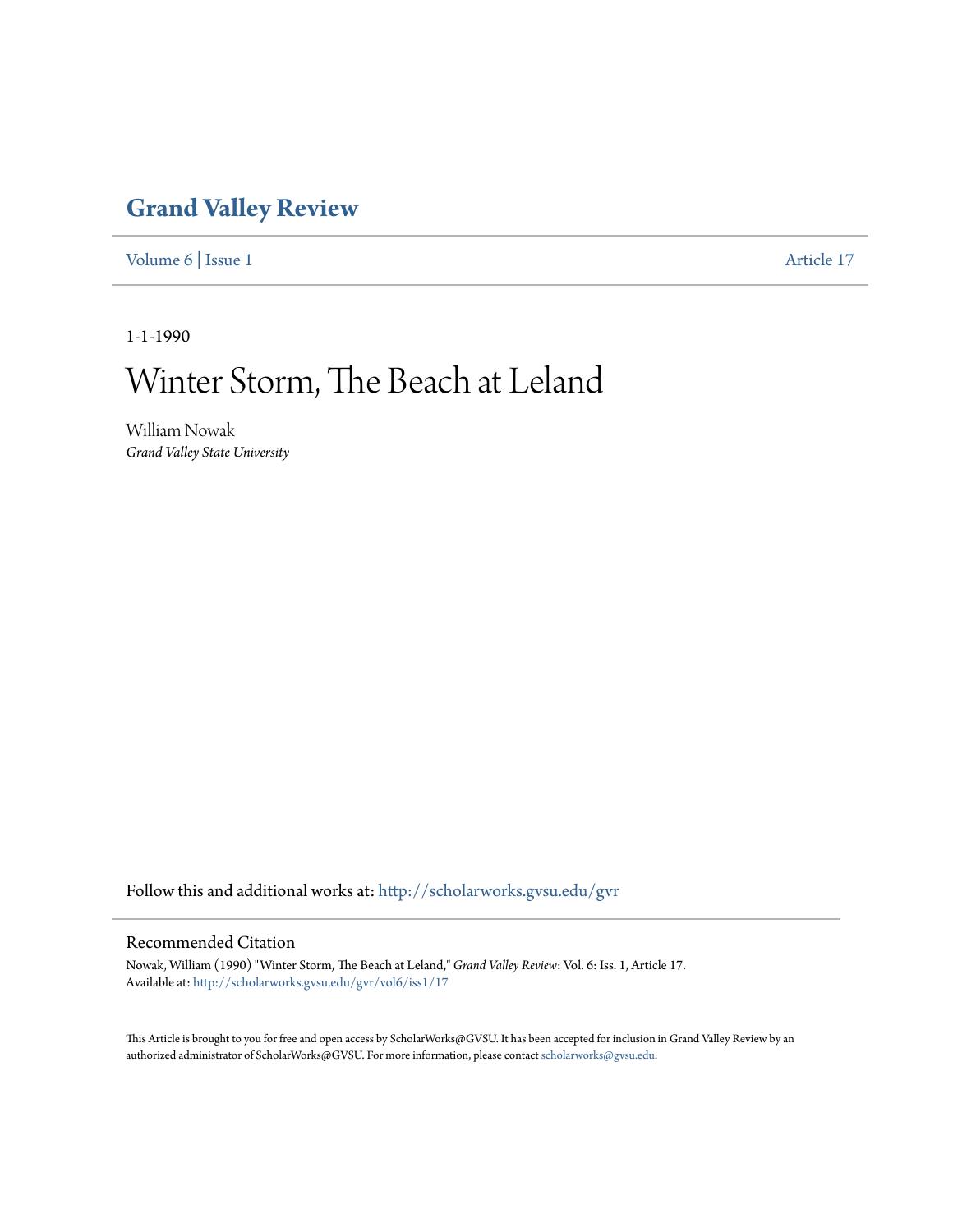## **Winter Storm, The Beach at Leland**

#### \VILLIAM NOWAK

The gale winds shake my van nearing the blizzard engulfed beach

For miles we've heard them thunder

fourteen foot waves deep green until they smash against the shuddering harbor seawall and light tower already buried under snow and ice and new spray already hardening against the madness

I brought my family to see this violence

to wonder leaning into the wind just to stand my children clutching my big orange parka in dusk's howling half light

The violence is so complete

now becoming seductive blowing snow and low sky the way one's dreams can be a deep green beauty that takes you in

takes you through the night

past Thomas' close and bully night past Roethke's long and tearless night